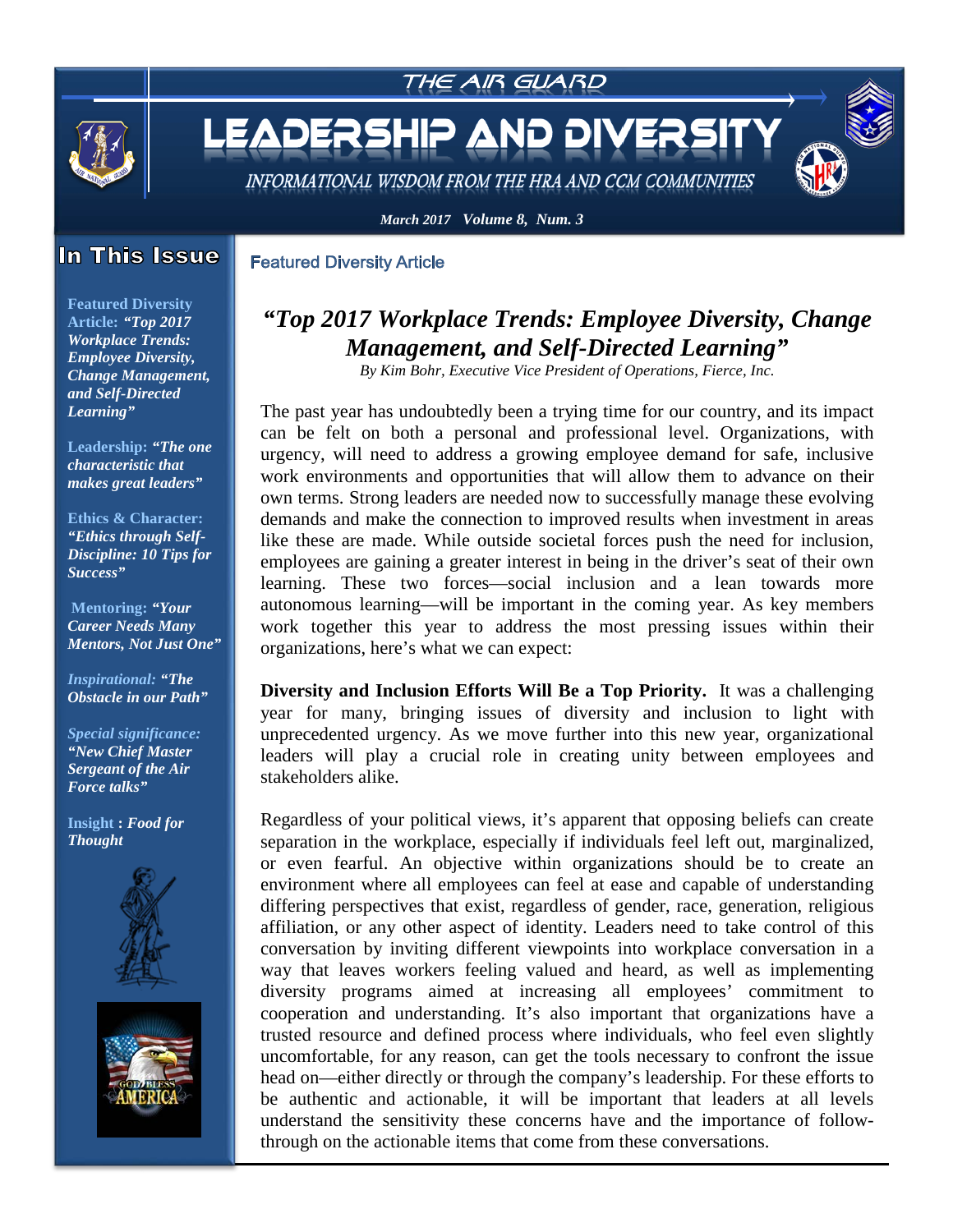#### **I am an American Airman. I am a warrior. I have answered my nation's call.**

**I am an American Airman. My mission is to fly, fight, and win. I am faithful to a proud heritage, A tradition of honor, And a legacy of valor.**

**Airman's Creed**

**I am an American Airman, Guardian of freedom and justice, My nation's sword and shield, Its sentry and avenger. I defend my country with my life.**

**I am an American Airman: Wingman, Leader, Warrior. I will never leave an airman behind, I will never falter, And I will not fail.**

#### **Army Core Values**

Loyalty

Duty

Respect

Selfless Service

Honor

Integrity

Personal Courage

"This DoD Newsletter is an authorized publication for members of the Department of Defense. Contents of The Leadership & Diversity newsletter are not necessarily the official views of, or endorsed by, the U.S. Government, the Department of Defense, or Air National Guard."

**Change Leadership Will Touch More Members Throughout Companies.**  Change is inevitable. 2016 proved this to be true across the board. In the workplace, this can range from the complete rebranding of an organization or simply getting a new boss. Historically, organizations have largely focused leadership training on a select few, while outsourcing the role of change management to a single team within the company. Skills related to smooth transitioning and adapting to change, however, are paramount across all levels within companies. Data shows that nearly two-thirds of all change initiatives fail when they are segregated to a small team or chosen individuals. Organizations can adapt by shifting from the view that expertise lies in the hands of a singular team to one that views critical skills as being essential for every employee within an organization to master as the standard way of operating. By shifting to this view, inherently a greater sense of accountability is created on an individual level.

Additionally, incorporating change leadership into all levels within the company will ensure an organization is equipped to handle any change that comes its way as there will be greater alignment between the business initiatives and individual contributions. This heightened level of accountability will enable issues related to change to be managed where and when they arise, which may be within departments, between individuals, or across the organization.

#### **Demand Will Grow for Participant-Driven Learning**

The last year also saw a rise in millennial workers that have influenced an increased desire for learning to be largely participant-led. Given that the new normal in business involves doing more with less, this learning approach creates flexibility and control for all generations of employees over what they're learning, how they're learning, and how it's being implemented. It also provides an outlet for organizations to reinforce the connection and impact employees have in the work they do to the strategy and initiatives that are in place. Allowing employees to have more control over their learning initiatives is a positive step towards accommodating preferences and provides the opportunity for greater personal involvement, generational diversity, and showing acceptance for other perspectives.

Company leaders can adapt to these projections by implementing relevant inclusion programs, creating opportunities for self-directed learning, and implementing company-wide training to manage change. Transparency and consistent follow-through will be critical for trust and alignment to exist. The outcome of open and honest discussions, be it with coworkers or between employee and boss, are the cornerstones of feeling valued and producing real results.

Re: [http://hrdailyadvisor.blr.com/2017/01/30/top-2017-workplace-trends-employee-diversity](http://hrdailyadvisor.blr.com/2017/01/30/top-2017-workplace-trends-employee-diversity-change-management-self-directed-learning/)[change-management-self-directed-learning/](http://hrdailyadvisor.blr.com/2017/01/30/top-2017-workplace-trends-employee-diversity-change-management-self-directed-learning/)

2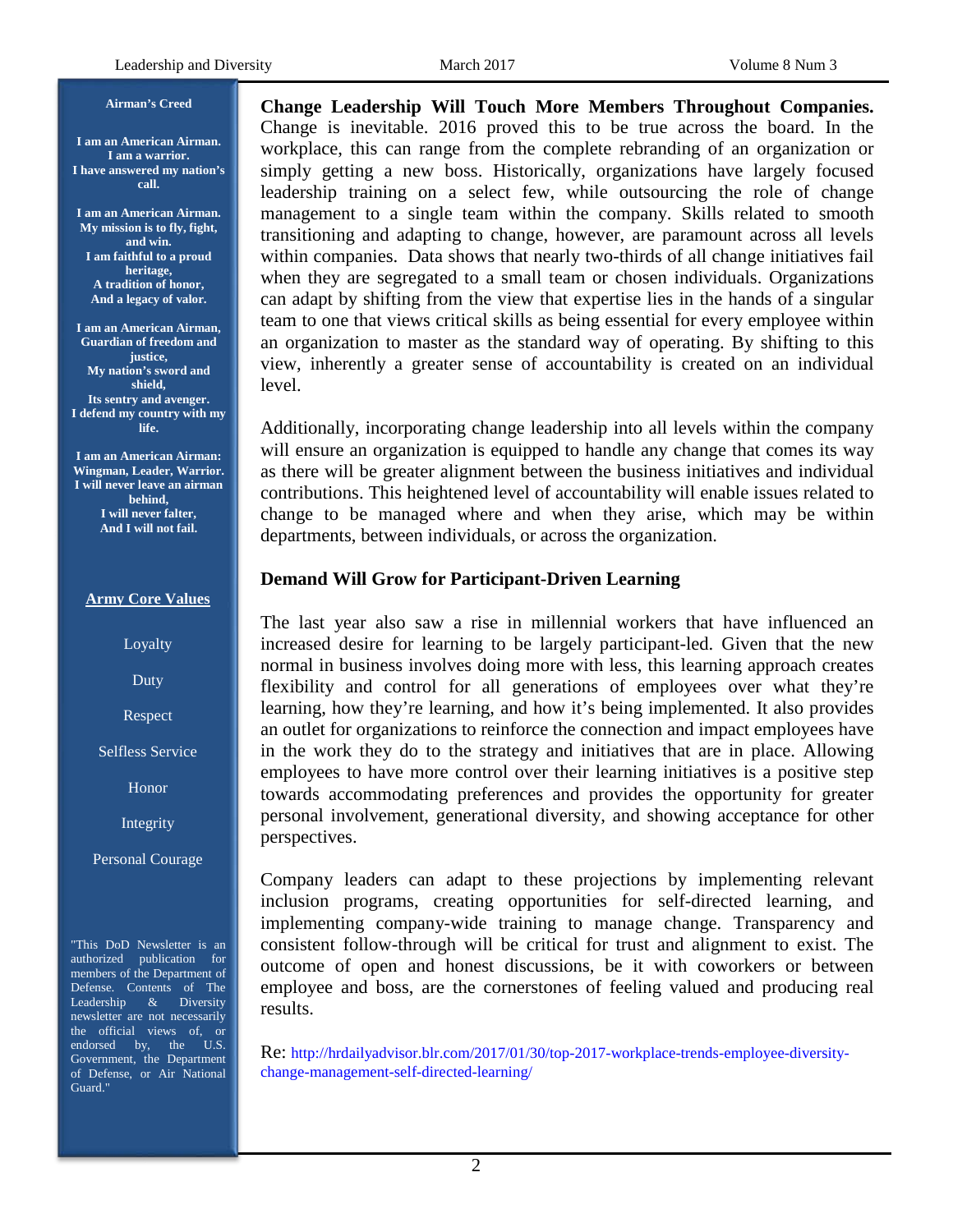**Air Force Core Values**

*Integrity first Service before self*

*Excellence in all we do*

**Important Dates to Remember March**

**Women's History Month**

**Ethics Awareness Month**

**March: Mothering Sunday (England - A model to our Mother's Day) ~ (Celebrated the 4th Sunday of Lent)**

**March 1: Ash Wednesday**

**March 8: International Women's Day** 

**March 10: Employee Appreciation Day**

**March 12: Daylight Savings Time begins**

**March 16: Ides Of March** 

**March 17: St. Patrick's Day** 

**March 20: First day of Spring**



# Leadership

*"The one characteristic that makes great leaders"*



*LaRae Quy, January 18, 2017*

The FBI spends a great deal of time, effort, and money in training agents to be great leaders because agents need to be able to land on their feet when confronted with the unknown.

They also need to know how to get people to trust them with their lives, persevere when challenged with adversity and always come out on the right end of a terrorism case. Great leaders understand how to keep moving forward when roadblocks threaten their success. The one characteristic that makes FBI agents great leaders is honesty. Lack of candor will get an agent fired quicker than any other mistake or transgression. It's drilled into agents that they always represent the FBI and that their actions are a reflection of the organization. By making honesty a key value, the public understands they can trust agents to do their job.

For entrepreneurs and business owners, finding new and unique ideas is essential, but the ability to successfully execute these ideas is what separates dreamers from great leaders. When money is tight, stress levels are through the roof and instant success is a long time in coming, it can be hard to always take the higher moral ground. Honesty is more than simply admitting a mistake. It also implies humility, conscientiousness and an admirable ability to feel guilty when you are less than honest in your dealings with others. Here is a closer look at the three components of honesty to better understand why honesty is the one characteristic that makes great leaders:

**1. Humility:** Please remember that being humble does not mean being a chump.

It should not surprise anyone that studies have confirmed that business leaders from both large and small companies who possessed humility as a core trait were rated as more ethical and trustworthy than their counterparts, as well as able to elicit better employee engagement and job performance.

If you aspire to rank among the great leaders, you need to be humble. Your business will only be successful if your team can come together and problemsolve. By being humble and stepping back, you are creating space for others to contribute. Unless you are intellectually humble, you are unable to learn.

### **How to make this work for you**

- 1. Share your mistakes as teachable moments -- by being honest and admitting your own mistakes, you make it OK for others to make a mistake as well.
- 2. Engage in dialogue, not debates -- don't get caught up in trying to prove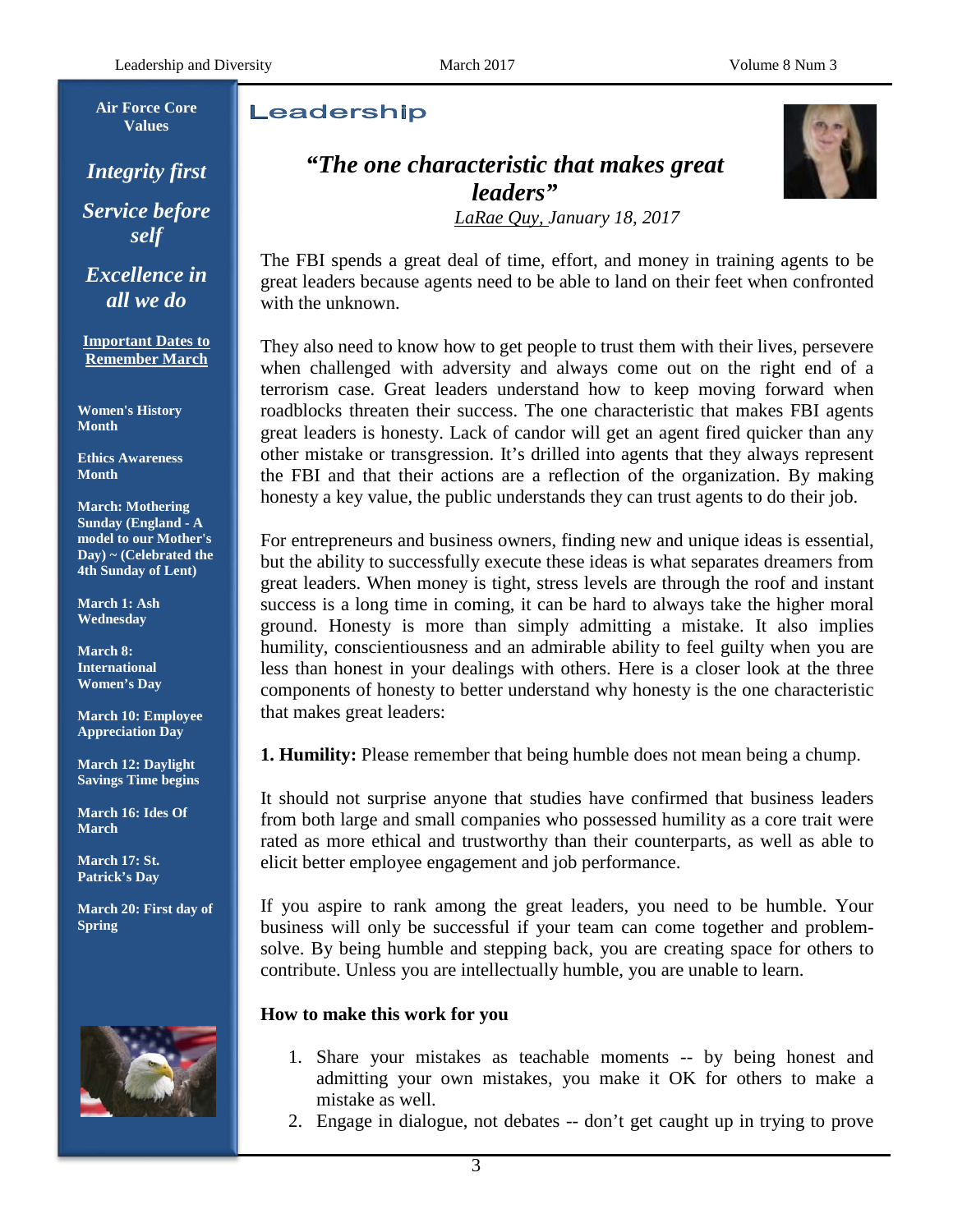#### **Mentoring**

**M**odel – must lead by example

**E**mpathize – a measure of interpersonal involvement and caring

**N**urture – caring attitude with an emphasis on development and understanding

**T**each – step-by-step learning and correcting mistakes

**O**rganize - sequential plan of lessons with a defined target of learning

**R**espond – developing a communicative process between the two

**I**nspire – motivating a person to be better than before

**N**etwork – introduce to others that can also provide support, info and resources

**G**oal-set – set realistic and attainable goals

# **The Six Pillars of Character**

**Trustworthiness Respect Responsibility Fairness Caring Citizenship**

your point of view. Instead, use this as an opportunity to learn about the way other people think.

3. Forget being wishy-washy -- humility indicates that you are confident enough to make a bold statement and then step back to see if you were right.

**2. Conscientiousness:** There's a staggering amount of research linking conscientiousness with success and great leaders. A National Institute of Mental Health study found that conscientious men earn higher salaries. The National Institute on Aging also found that conscientiousness is linked to income and job satisfaction.

While other traits like extroversion can predict outcomes in some situations, studies have found that conscientiousness has as much impact on a leader's success as extraversion. Conscientious people tend to be more dependable and achievement-focused, traits that help them rise to the top.

Conscientious people become great leaders because they do certain things better than others: They're better at setting goals, working toward the, and persisting when things go wrong.

Remember the conscientious kids in your classroom? They were the ones who sat in their chairs, didn't complain and didn't blame their teachers when they didn't receive a top grade. They had the mental toughness to manage their emotions, thoughts and behavior in ways that would set them up for success.

#### **How to make it work for you**

- 1. Balance relationships and work -- conscientious people are often more task-oriented than people-oriented, so make sure to balance the two equally.
- 2. Delegate with care -- conscientious people can and do deliver. If one reports to you, resist the temptation to burn them out by overburdening them with work.
- 3. Provide structure -- conscientious people tend to work best when there are clear rules, high ethical standards, and a clearly articulated vision.

**3. Guilt acceptance:** The personality trait of guilt acceptance taps into a person's healthy levels of guilt. Unhealthy guilt looks more like shame; shame is feeling bad about oneself while guilt is feeling bad about one's behavior.

A leader's ability to feel guilty about their wrongdoing has been found to be a direct predictor of success. Researchers found that MBA students who scored higher on guilt-acceptance were rated as more effective leaders by their former supervisors, peers, and clients.

Great leaders should seek out those who are prone to admitting their guilt when hiring and promoting their staff. People who are honest and anticipate that they would feel bad about their behavior after doing something wrong are better able to get along and get results.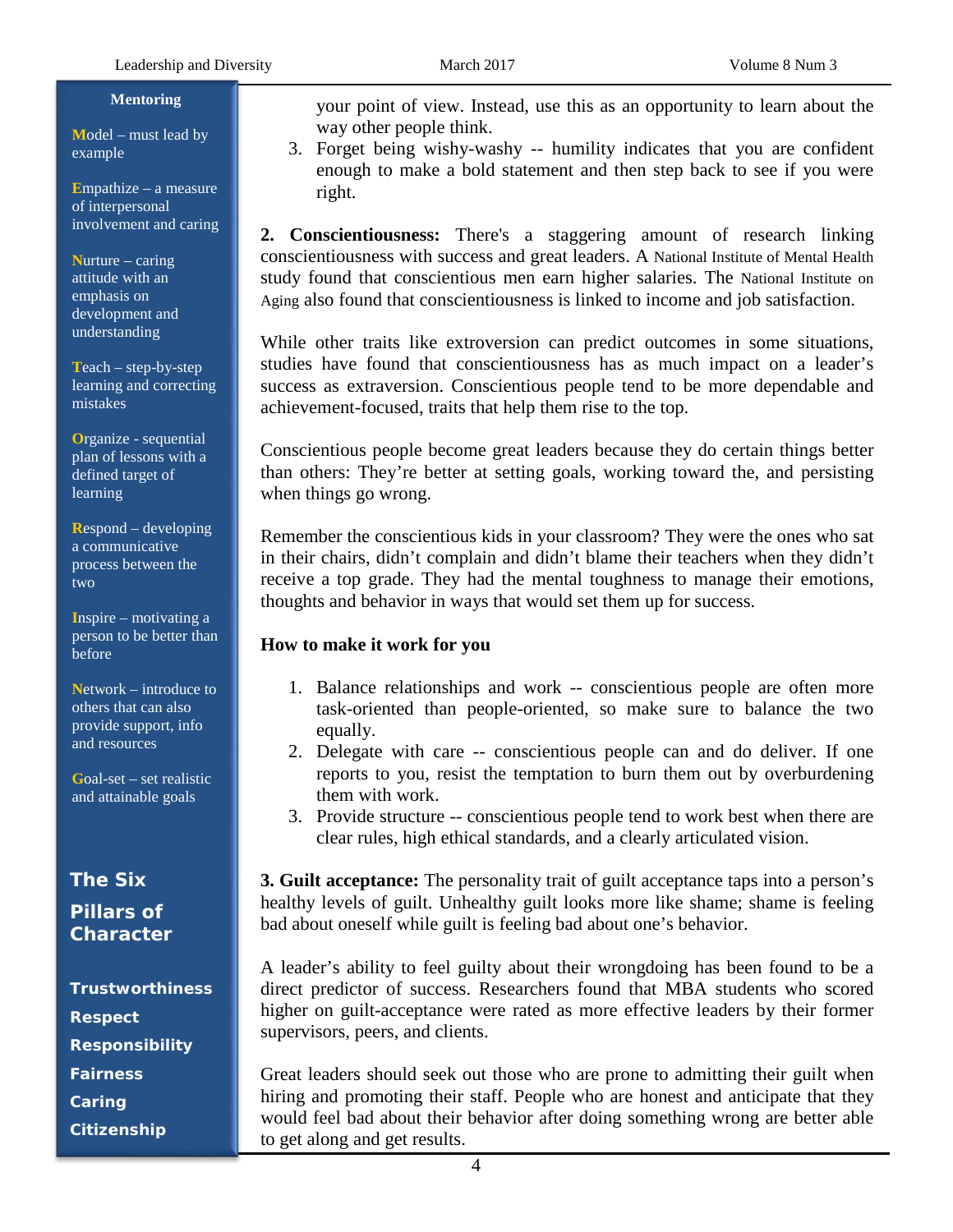

**Gen Joseph L. Lengyel Chief of the National Guard Bureau**

**"We are citizen-Soldiers and Airmen whose diverse cultures, experiences and skills contribute to make our team successful in every endeavor."**

**"Our inclusive culture provides every member a path toward success and an opportunity to reach their full potential."**



**Command Chief Master Sgt. Mitchell Brush Senior Enlisted Leader**

**"Be excited, be passionate, I need you to be excited for our future, I need you to train the next generation; don't train them to your standards, train them to be better than you."**

## **How to make it work for you**

As a leader, you are often placed in situations where you are either hiring or promoting an employee. Ask these things:

- Please describe a time when you made a mistake at work.
- How did you feel when this occurred?
- What did you do?
- What, if anything, did you learn from the experience?

Never forget that when you make honesty a key value, you generate the trust that is needed to truly make you a great leader.

Re:<http://www.smartbrief.com/original/2017/01/one-characteristic-makes-great-leaders>

# **Ethics & Character**

## <span id="page-4-0"></span>*"Ethics through Self-Discipline: 10 Tips for Success" By Mark S. Putnam*

A self-disciplined life makes the job of good workplace ethics more attainable. Self-discipline has always been one of those elusive character traits that your parents, coaches, or teachers have tried to instill in you for as long as you can remember. Sometimes you had it and other times you didn't. To help you build self-discipline in the workplace, consider the following ten tips:

1. Just do it. Consciously decide that you really want to be someone who practices self-discipline in your attitude and ethics. Let your desire to achieve self-discipline motivate you to make good choices. Say to yourself, "I am going to play by the rules." Make a personal commitment to develop and bullet-proof your personal ethical code of conduct. You must really want it. As long as you require outside intervention to stay ethical, you won't develop self-discipline.

2. Learn the rules. Clarify what you will and will not do. Educate yourself so you won't make ignorant mistakes. Rules, policies, regulations, and standard operating procedures can be overwhelming. But you must resolve that you will never make an ethical decision without knowing what the rules are. Become comfortable asking your supervisor, legal counsel, or ethics office for help. They will appreciate that you took the time to ask before jumping into an ethically uncertain situation.

3. Be accountable. Accept responsibility for your behavior. Don't blame others for your unfortunate actions and decisions. How many times have you seen a cover-up only worsen an ethical crisis? The extent of your personal damage control should be, "I'm sorry. I take full responsibility for my actions and I will make it right." That is what most people want to hear. Taking responsibility shows honesty of character, which is a rare and valuable commodity in the workplace.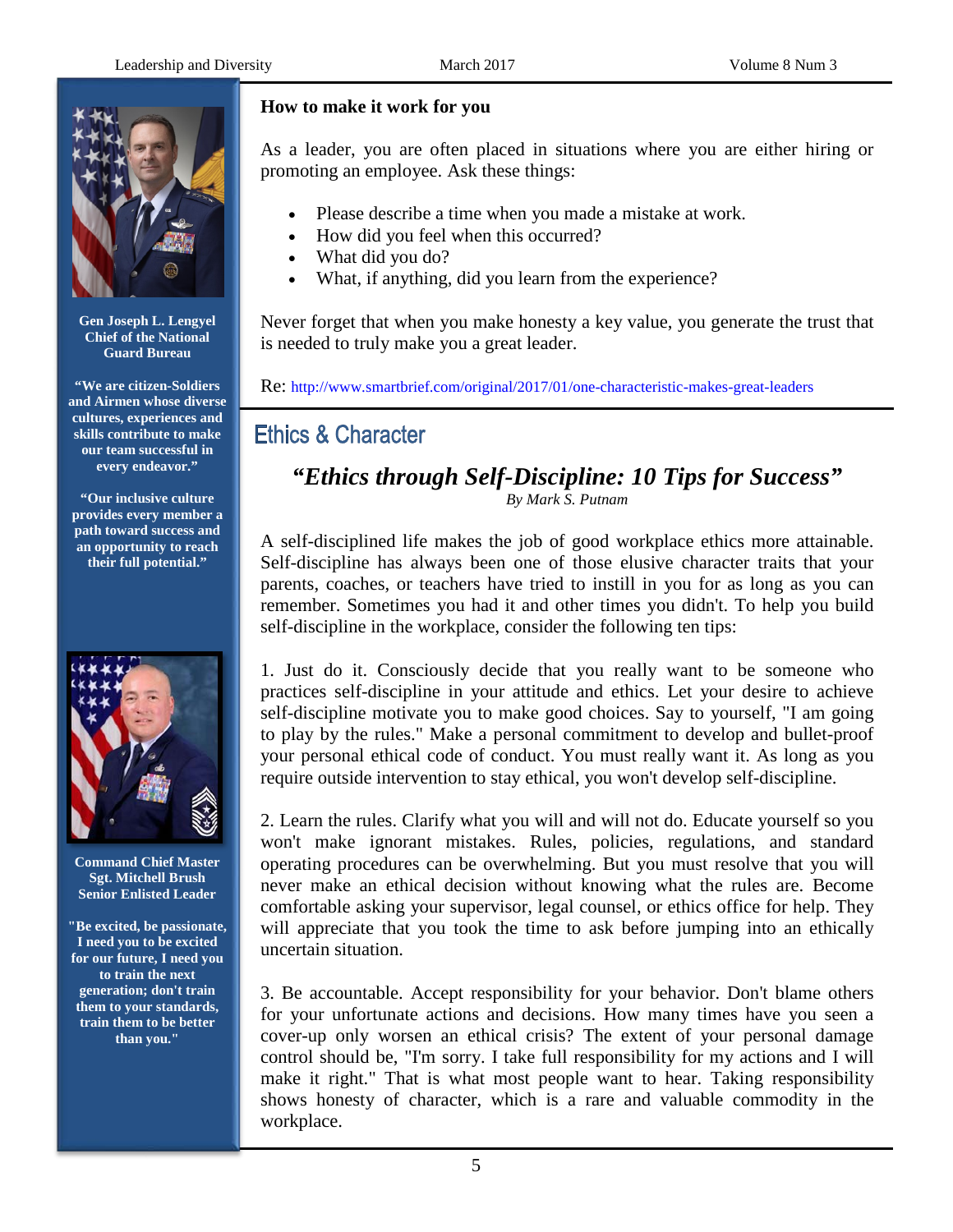

**Lieutenant General Lt. Gen L. Scott Rice , Director Air National Guard**

**"I'm all in, for taking care of the people"**



**Command Chief Ronald C. Anderson, ANG Command Chief**

**"Whatever success means to you, you should have a clear path to achieve that success, regardless of what your background is or what you look like."**

4. Practice. Self-discipline is something you can teach yourself. No matter how carefully you plan to live an honest, disciplined life, you won't get out of the starting gate without actually doing something. Self-discipline is not a spectator sport. It requires numerous cycles of practice, failure, and success. Look at the personal obstacles you have overcome in the past and realize that doing the right thing requires you to step-out and stand-up.

5. Eliminate harmful habits. If you tend to stretch the truth, cut it out! If you use company equipment, supplies, or facilities for personal use, stop it! If you interpret company policies to meet your needs, don't do it anymore. The list of ethically bad workplace habits goes on and on. We all have some angle, a scam, or semi-ethical behavior that pushes the envelope. Whatever they may be, put an end to the harmful habits immediately.

6. Set and complete goals. There is nothing more satisfying and rewarding than achieving a hard-earned goal. Ethical goals can be, "When I feel tempted to stretch the truth, I will be factual." "When this person puts me in an ethically uncomfortable position, I will stand-up for the truth." The act itself of completing a goal empowers you and gives you courage to do it again and again.

7. Do what you say you will do. Finish what you start. Stay on task. There may be no greater measure of your character than the evidence that you are (or are not) a man or woman of your word. Dependability is an invaluable asset in the workplace. It shows ethical honesty.

8. Ignore peer pressure. It's easy to be ethical without the negative influence of others. You can't escape ethical conflicts with your peers at work. Every job (no matter how isolated) involves working with others. Even the most homogeneous environment will have some level of moral and ethical diversity. Peer pressure can be the most difficult challenge to your personal ethical values. You must learn to stick to your principles and take the knocks that come with it.

9. Do activities that enhance your self-discipline like exercising, sports, or practicing a musical instrument. The fact is, attaining self-discipline in one area of life will translate to other areas of life as well. Achieving self-discipline in one area reprograms your mind to know what it feels like to say "No" to the easy way out.

10. Don't give up. Moral and ethical values are not skin deep. You simply can't walk away from them when times get tough. Many things in life are negotiable, but your principles are not.

The personal rewards of building strong ethical character are well worth the journey. The benefits go far beyond your business at work and will transcend to all areas of life.

Re:<http://www.globalethicsuniversity.com/articles/ethicsthroughdisc10tips.htm>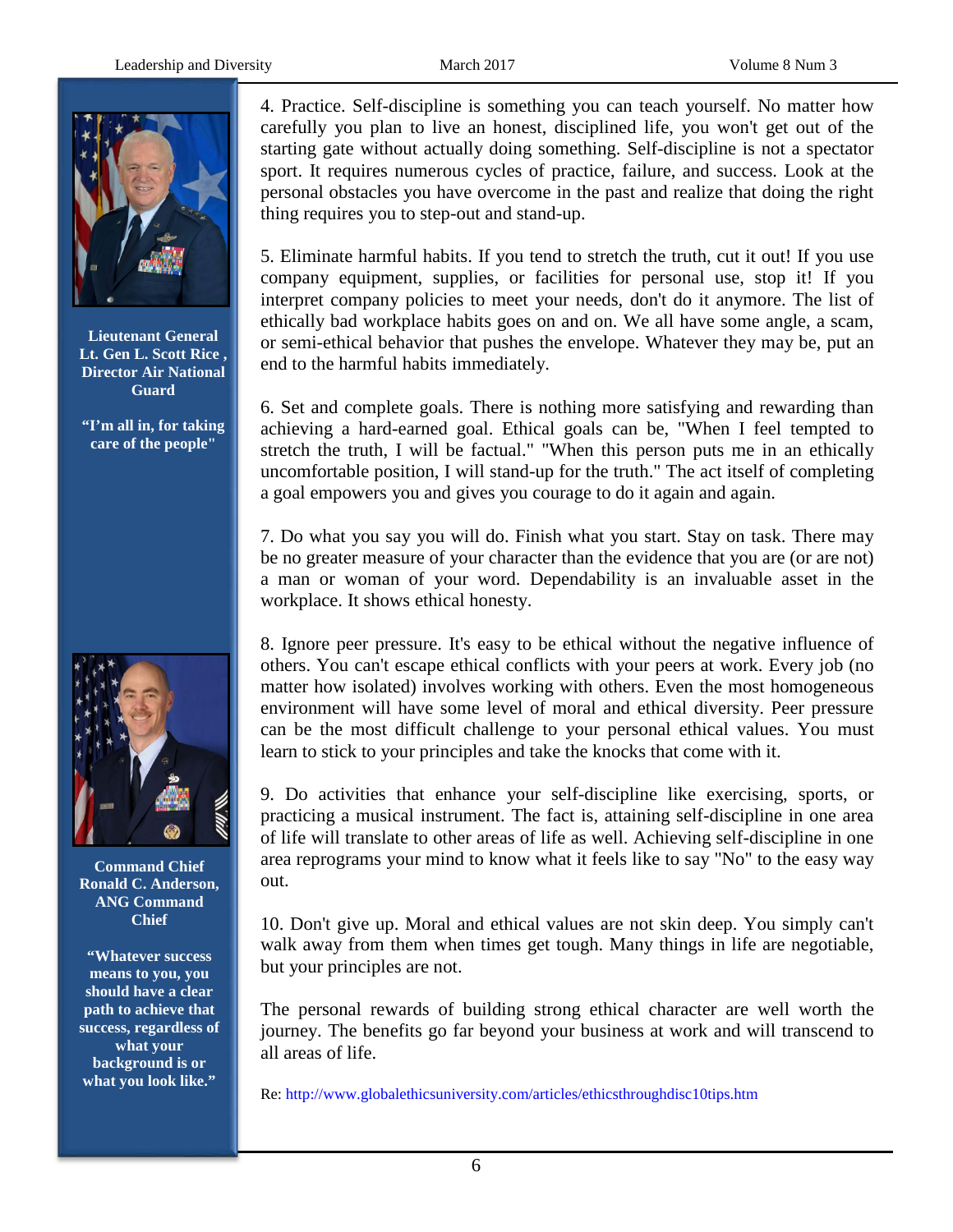## **Recommended Reading**



**The Price of Admission: How America's Ruling Class Buys Its Way Into Elite Colleges – And Who gets Left Outside the Gates. Golden, Daniel. New York: Three Rivers Press, 2007. [https://www.buffalolib.org](https://www.buffalolib.org/vufind/Record/1696789/Reviews) [/vufind/Record/1696789/R](https://www.buffalolib.org/vufind/Record/1696789/Reviews) [eviews](https://www.buffalolib.org/vufind/Record/1696789/Reviews)**



**Riding the Waves of Innovation. Hampden-Turner, Charles and Fons Trompenaars. New York: McGraw Hill, 2010. [https://www.amazon.com/](https://www.amazon.com/Riding-Waves-Innovation-Harness-Creativity/dp/0071714766) [Riding-Waves-Innovation-](https://www.amazon.com/Riding-Waves-Innovation-Harness-Creativity/dp/0071714766)[Harness-](https://www.amazon.com/Riding-Waves-Innovation-Harness-Creativity/dp/0071714766)[Creativity/dp/0071714766](https://www.amazon.com/Riding-Waves-Innovation-Harness-Creativity/dp/0071714766)**



**Switch: How to Change Things When It's Hard. Heath, Chip and Dan Heath. New York: Crown Business, 2010. [https://www.amazon.co](https://www.amazon.com/Switch-Change-Things-When-Hard/dp/0385528752) [m/Switch-Change-](https://www.amazon.com/Switch-Change-Things-When-Hard/dp/0385528752)[Things-When-](https://www.amazon.com/Switch-Change-Things-When-Hard/dp/0385528752)[Hard/dp/0385528752](https://www.amazon.com/Switch-Change-Things-When-Hard/dp/0385528752)**

# **Mentoring**



# *"Your Career Needs Many Mentors, Not Just One"*

*By; Dorie Clark, January 19, 2017*

These days everyone knows that finding a mentor is valuable. But it's increasingly rare that we actually have one. In an in-depth study of professional service firms, Harvard Business School professor Thomas DeLong and his colleagues discovered: "Everyone we spoke with over age 40 could name a mentor in his or her professional life, but younger people often could not." They note, "Junior professionals joining a firm 20 years ago could count on the partners treating them like protégés." Today job turnover, layoffs, and increased bottom-line pressures have taken a hatchet to that "implicit agreement." The answer isn't to give up on finding a mentor, however — it's to broaden our search.

Many professionals have had success with creating mastermind groups, which are a curated mix of peers who meet regularly to discuss professional challenges and hold one another accountable. But less formal arrangements — sometimes called a mentor board of directors, a personal board of directors, or a kitchen cabinet can also be effective.

The chief distinction between finding "a mentor" and creating "a mentor board of directors" is that there is less pressure to find one person who represents your ideal future self. You can diversify your search criteria and learn from a variety of people. This also allows you to look beyond the classic notion of a mentor as someone who is older and wiser than you.

Mentors can even be our juniors — by decades. Take Hank Phillippi Ryan, an Emmy-winning investigative reporter I profiled in my book *Reinventing You*. She launched an award-winning side career as a mystery author after being inspired by a former intern of hers who had penned a novel. "It was percolating in my head," she told me. "If she can write a book, I can write a book." In order to form your own mentor board of directors — stocked with an assortment of talented peers, senior professionals, and junior colleagues — keep these questions in mind.

**What, specifically, do you want to learn?** The first step in developing your board is a rigorous self-assessment. Where are you headed professionally, and what skills do you need to get there? If you're planning to shift functional roles — from sales to HR, for instance — you may want to seek out a mentor with HR experience. Similarly, if you intend to move up the management ranks, finding a mentor with great delegation skills or the ability to build relationships with difficult employees could be valuable. And don't forget about personal qualities in addition to tactical skills. The biggest game changer for you professionally may be cultivating more patience or more humility; you can seek out role models in these areas as well.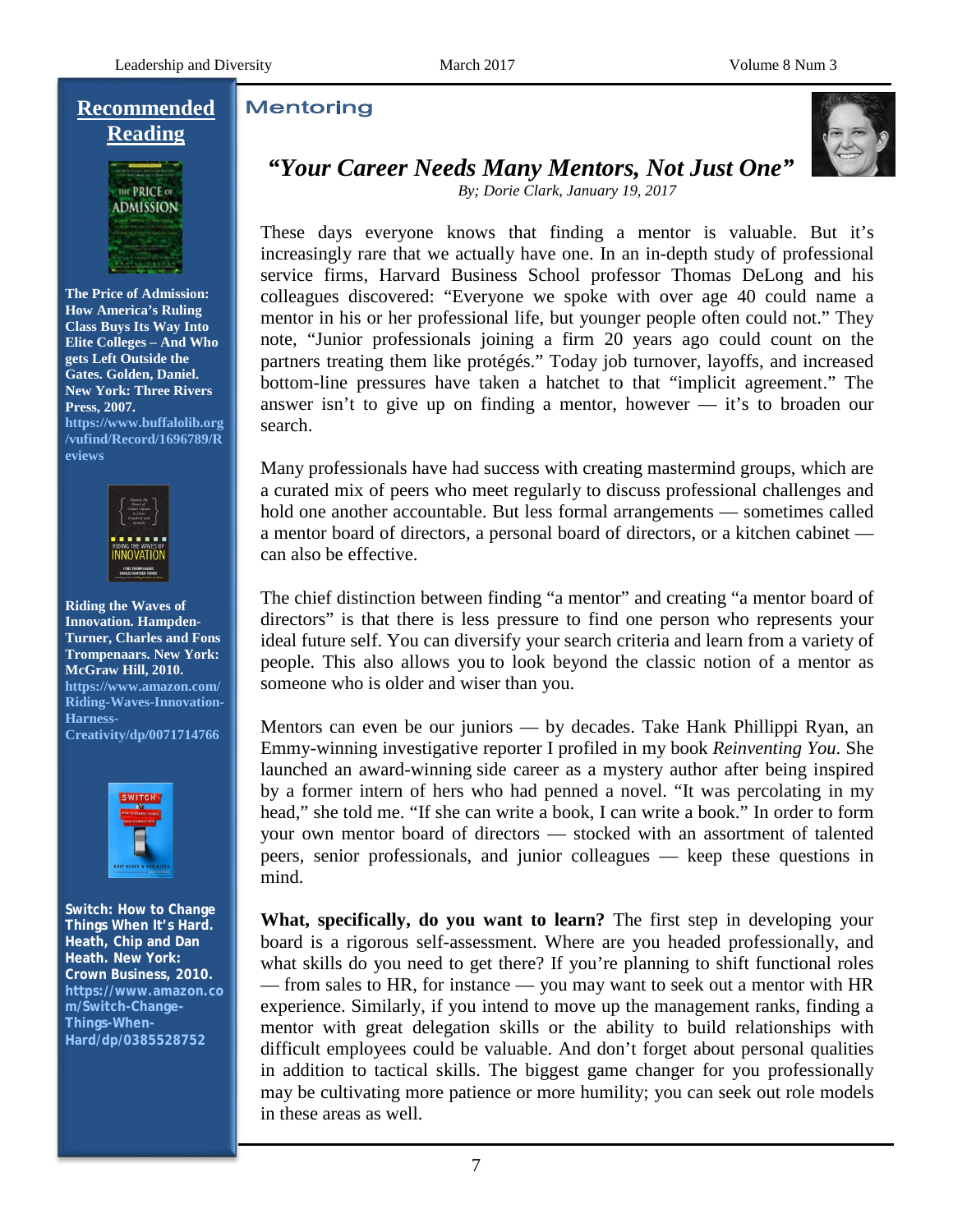*Reflection of the Month*

*"Every 'Nowmoment' is an opportunity to change not only the Future but also the Past." ~ Gordana Biernat*

**The Seven C's of character: Conscience Compassion Consideration Confidence Control Courage Competency**

**Whom do you respect most?** Once you've developed your list of skills, write down the people you know and respect who possess them. Think broadly — they could be peers, senior leaders, or even (like Phillippi Ryan's mentor) interns or junior employees. Once, when I was giving a talk on mentorship at a prominent law firm, a partner shared that early in her career, her secretary was her mentor, because the secretary, who had been at the firm for decades, understood the firm's office politics and taught her to stand up for herself. It's also useful to cast a wide net outside the office. At another mentorship workshop I conducted, one leader said that her yoga teacher was a mentor because the woman helped remind her about work-life balance.

**How can you arrange to spend more time with them?** Identifying your mentor board of directors is great, but it's all hypothetical unless you actually make an effort to spend more time learning from them. For each person, think through how and when you'll create time to connect. With some of the mentors, like work colleagues, the opportunities may be plentiful. For others — a grad school professor or a former coworker who's moved to another company — you may need to think creatively. Could you invite them for a monthly lunch? Call them periodically to check in during your drive home? Arrange to meet up at a conference you'll both be attending? For each person, the opportunities (and what feels appropriate) will differ. Make a list and write down specific strategies.

**How can you make the relationship reciprocal?** As with any mentor or sponsor relationship, you need to make yourself valuable in return. For each person on your list, think about what skills or qualities *you* bring to the table and may be able to offer them. For instance, if you're adept at social media, you could offer to help a senior professional tune up his LinkedIn profile (if he's expressed a desire to do so). Or you may have skills outside of work that your mentors value — anything from restaurant recommendations to fitness tips. For these relationships to endure, it's important to make sure they're reciprocal. That way, you're learning from each other rather than imposing on one another's time (or worrying that you're doing so).

Professional success requires a myriad of skills, knowledge, and abilities, more than we could ever hope to learn on our own. That's why mentors who can help us improve are so critical. Archetypal mentors — beneficent, all-knowing senior professionals — are in short supply these days. By updating our notions of mentorship and building a mentor board of directors, we can benefit from the knowledge of talented colleagues all around us.

Re:<https://hbr.org/2017/01/your-career-needs-many-mentors-not-just-one>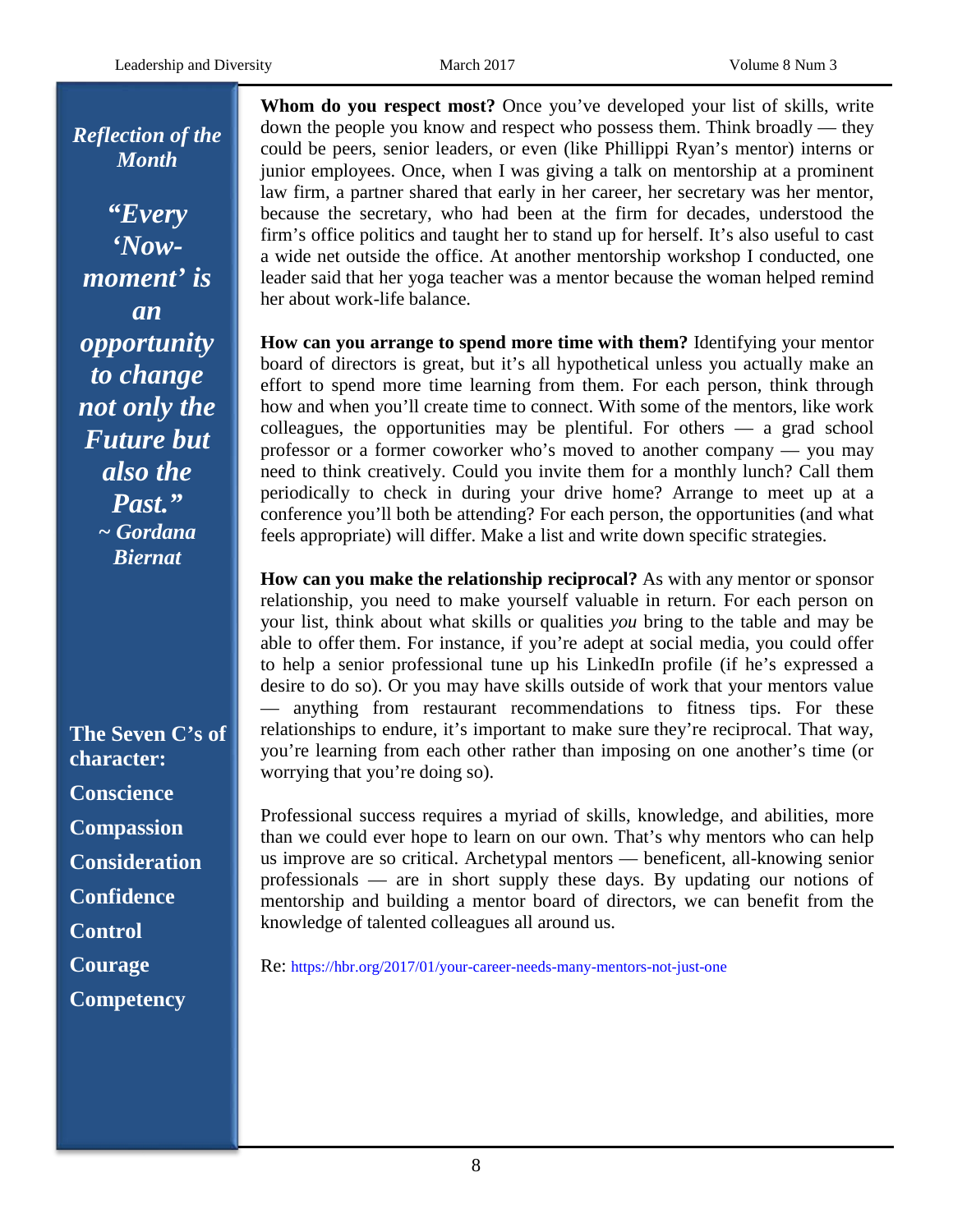#### <span id="page-8-0"></span>**Inspirational**

**Developing and Engaging Diverse American Airmen**

**ANG HRA Program Priorities: 1. Operationalize diversity in the ANG 2. Support Airman development & mentoring 3. Advise leadership with force management**

**HRA SharePoint Page Link (CAC required): [https://cs3.eis.af.mil/sites/OO-](https://cs3.eis.af.mil/sites/OO-ED-AN-65/HRA/SitePages/Caution-Home.aspx)[ED-AN-](https://cs3.eis.af.mil/sites/OO-ED-AN-65/HRA/SitePages/Caution-Home.aspx)[65/HRA/SitePages/Caution-](https://cs3.eis.af.mil/sites/OO-ED-AN-65/HRA/SitePages/Caution-Home.aspx)[Home.aspx](https://cs3.eis.af.mil/sites/OO-ED-AN-65/HRA/SitePages/Caution-Home.aspx)  DEOMI Link: [https://www.deomi.org/index.c](https://www.deomi.org/index.cfm) [fm](https://www.deomi.org/index.cfm)**

#### **Contact Us**

**If you have an inspiring story or article related to the subject matters discussed in this publication and will like to contribute, or if you have any value added comment or idea, please contact us.**

**Col Kerry Lovely [Kerry.r.lovely.mil@mail.mil](mailto:Kerry.r.lovely.mil@mail.mil) [240-612-8392](tel:240-612-8392) (W) DSN 612-8392 [301-675-2931](tel:301-675-2931) (bb)**

**SMSgt Samantha Mitchell: samantha.l.mitchell28.mil@mai l.mil**

**Comm: 240.612.7851 DSN: 612.7851 Mil Cell: 757.771.6232**

**Command Chief (Ret) Jorge Mustafa: [George.mustafa2@gmail.com](mailto:George.mustafa2@gmail.com) 787-525-0923 (mobile)**

**Chief Rose Mardula** Wing HRA 162d Wing AZANG Com[m 520 295-6880](tel:520%20295-6880) DSN 844-6880 rose.a.mardula.mil@mail.mil

## *"The Obstacle in our Path"*

Author unknown

There once was a very wealthy and curious king. This king had a huge boulder placed in the middle of a road. Then he hid nearby to see if anyone would try to remove the gigantic rock from the road.

The first people to pass by were some of the king's wealthiest merchants and courtiers. Rather than moving it, they simply walked around it. A few loudly blamed the King for not maintaining the roads. Not one of them tried to move the boulder.

Finally, a peasant came along. His arms were full of vegetables. When he got near the boulder, rather than simply walking around it as the others had, the peasant put down his load and tried to move the stone to the side of the road. It took a lot of effort but he finally succeeded. The peasant gathered up his load and was ready to go on his way when he saw a purse lying in the road where the boulder had been. The peasant opened the purse. The purse was stuffed full of gold coins and a note from the king. The king's note said the purse's gold was a reward for moving the boulder from the road.

The king showed the peasant what many of us never understand: every obstacle presents an opportunity to improve our condition.

Re:<http://www.livin3.com/5-motivational-and-inspiring-short-stories>

## **Special Significance**

*"New Chief Master Sergeant of the Air Force talks"*

*By: Stephen Losey, February 19, 2017*

*(Edited for length)*



The Air Force's new top enlisted leader, Chief Master Sergeant of the Air Force Kaleth Wright, doesn't mince words when he talks about his rough, early days in the service.

"I was a pretty crappy airman, honestly," Wright said in a Feb. 15 interview in his new, still-bare office at the Pentagon. "I used to get in trouble a lot, got wrote up a lot. Coming to work late, not paying my bills, talking back, just kind of being irresponsible. Fighting. I used to fight a lot when I was a young guy." But Wright was fortunate enough to gain the attention of a tough master sergeant who took him under his wing, set him straight, and became a father figure to him. The examples that Master Sgt. Joe Winbush set inspired Wright's own leadership style and his desire to help other young airmen find their talents.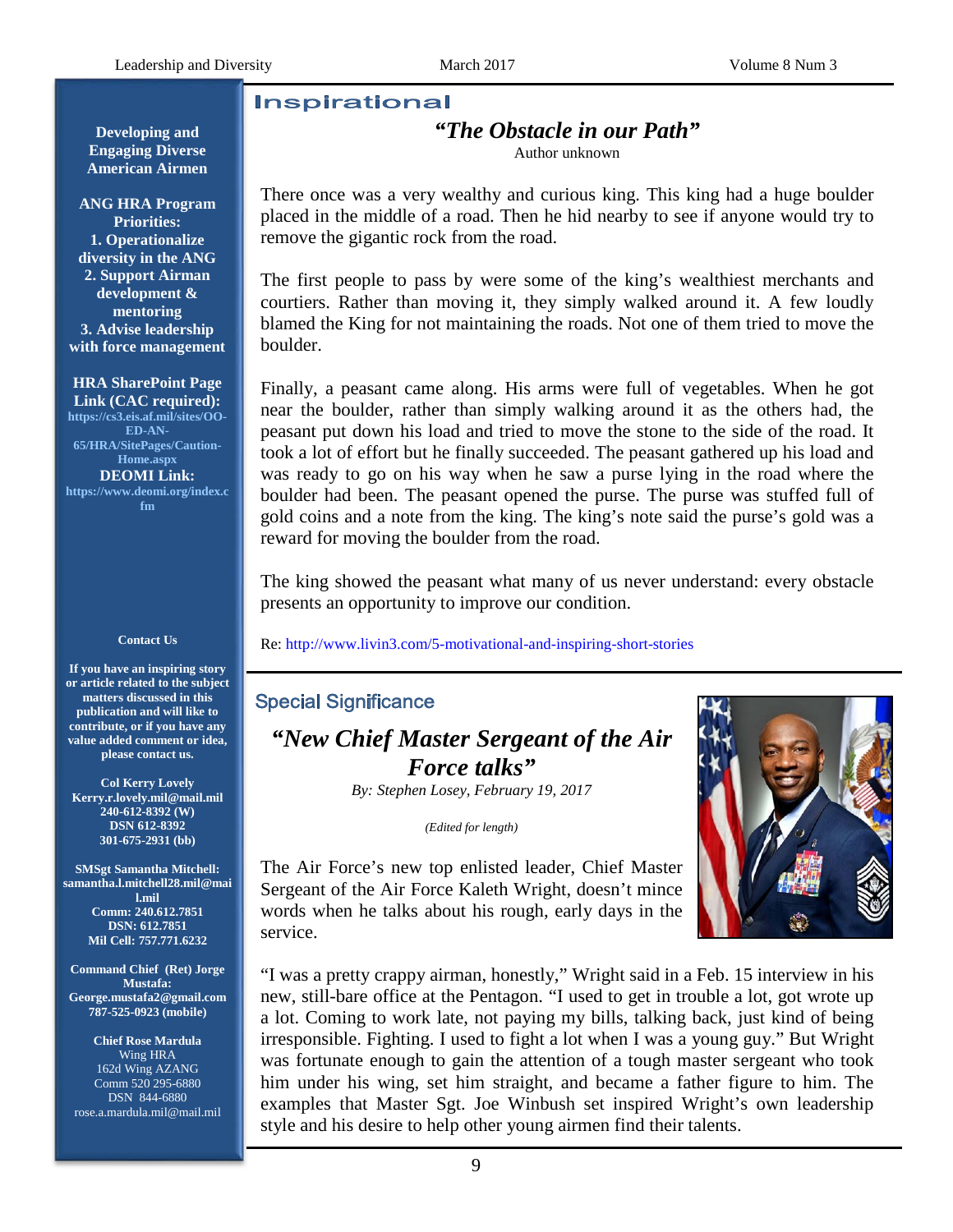#### **EDITORIAL NOTE**

**The material researched and used for this publication is the intellectual property of the authors cited. We strive to acknowledge each and every contributing author and source to give the proper credit for their work.** 

**We endeavor to continue offering the best first-class value added informational material with the highest quality, meaning and importance to all our readers for their personal and professional education and growth.** 

**We appreciate the great support received from the readers.**

#### **FAIR USE NOTICE**

**This work may contain copyrighted material. Such material is made available for educational purposes only. This constitutes 'Fair Use' of any such copyrighted material as provided for in Title 17 U.S.C. section 107 of US Copyright Law.**

And now, as the 18th chief master sergeant of the Air Force, Wright has the opportunity to help shape the entire enlisted ranks for the better. Wright took over Feb. 17 as the new CMSAF, at the retirement ceremony for his predecessor, Chief Master Sgt. James Cody. Wright was previously the command chief master sergeant of U.S. Air Forces in Europe and U.S. Air Forces Africa, headquartered at Ramstein Air Base in Germany. He comes from a dental background and has deployed to support Operation Desert Storm and to Afghanistan.

Wright joined the Air Force in 1989 — but it wasn't the path he ever imagined himself on. Even though his hometown of Columbus, Georgia, is an Army town that's home to Fort Benning, he didn't come from a military family or have any desire to pursue a career in the armed forces. But Wright had to drop out of Winston-Salem State University in North Carolina after less than a year because he didn't have enough money to stay in school. He went back home to mull over his future, he said. "I was resting on the couch, I rolled over, my wallet fell out, and hit the ground, one thing fell out: it was an Air Force recruiter's card," Wright said. "I looked down at it, and said, 'Hey, I'll join the Air Force.' I called a recruiter and two months later I was in San Antonio. It was kind of … call it an omen."

It wasn't a good fit at first, as he got into what he called "19, 20-year-old mischievous stuff. That type of stuff that, in today's Air Force, you won't last long doing those types of things." But during Wright's first few misguided years at Pope Air Force Base in North Carolina, Winbush noticed him and took him under his wing.

"That was the beginning of my 180," Wright said. One day — after Wright had been in the Air Force for about three years — Winbush handed Wright an application to join the base's honor guard. Wright handed it back and said he wasn't interested. "He gave it back — with a few choice words," Wright said. "So I had to clean my act up a little bit. My uniform used to be really shoddy. I wasn't really that into serving. But joining the base honor guard gave me a different perspective." Wright worked his way up to team lead, and recalls vividly the day he had to present a flag to the widow of a late airman during a funeral. "I remember the second that I changed my life around, when I presented this flag and made eye contact," Wright said. "You have to say this canned statement. 'On behalf of the president of the United States and this grateful nation.' I made eye contact with the spouse. She cried, and that moment, I said to myself, 'Hey man, you got to get your life together. You got to get serious about your life and your career.'" The newly-focused Wright began working harder, winning awards, going back to school, and paying more attention to the way he looked and the way he spoke. Winbush "was really tough on me," but fair, Wright said. "Even though he was a dental guy, he was more like a maintenance NCO. A lot of cursing, a lot of hard lessons to learn.

He would always tell me what I need to hear, not what I wanted to hear." Sometimes, Winbush's tough love included letting Wright fall and make mistakes. And when Wright screwed up, unbeknownst to him, Winbush would talk to his first sergeant or commander — not to get Wright off the hook, but to